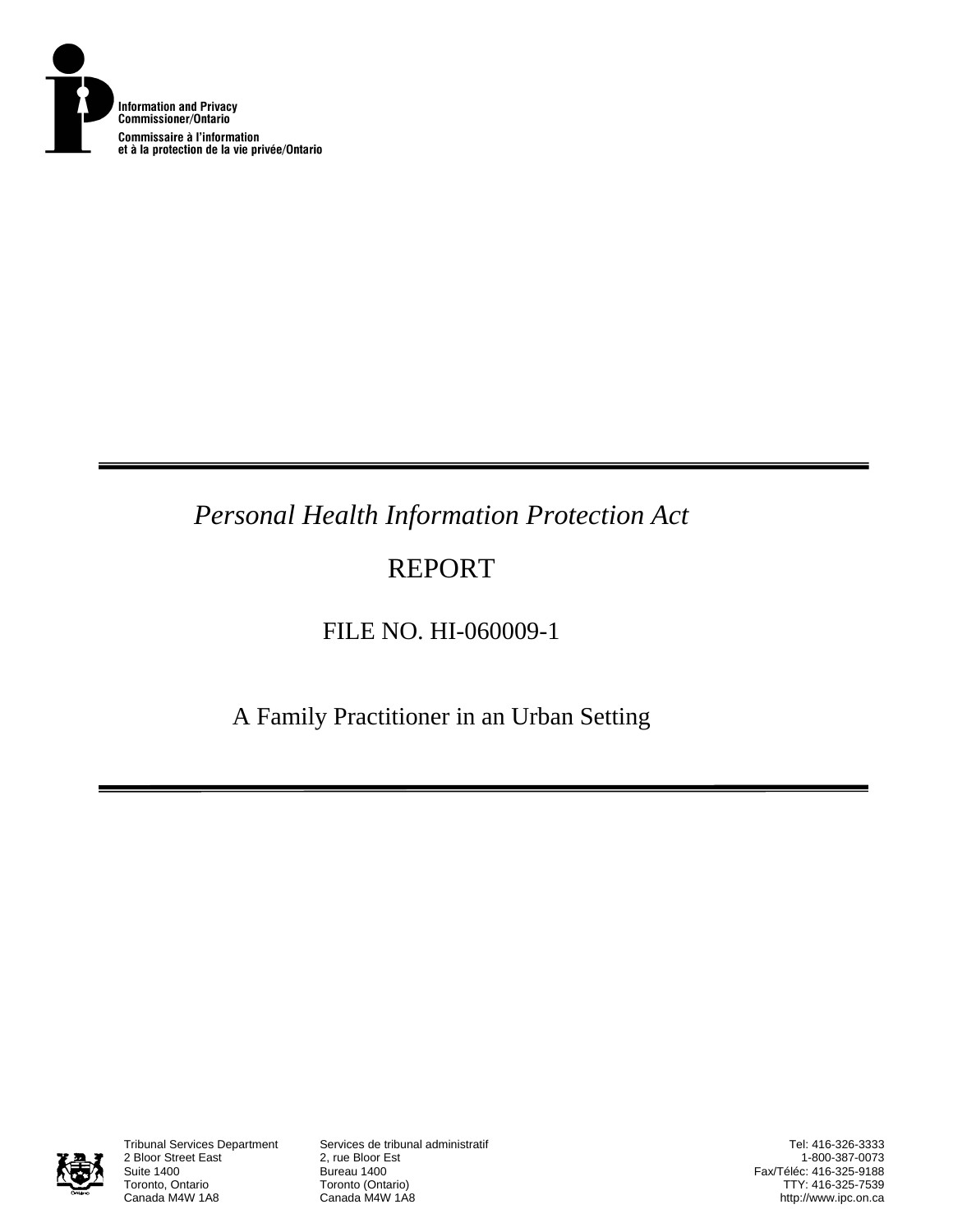## *Personal Health Information Protection Act*

#### **REPORT**

**FILE NO. HI-060009-1** 

**INVESTIGATOR: Gillian Judkins**

#### **HEALTH INFORMATION CUSTODIAN: A Family Practitioner in an**

 **Urban Setting** 

#### **SUMMARY OF INFORMATION GIVING RISE TO REVIEW:**

A member of the public contacted the Office of the Information and Privacy Commissioner/Ontario (the IPC) to advise that they had found patient records scattered around the parking lot of a local grocery store. The individual had collected the records and had retained them in her possession. The IPC opened a file and made arrangements to collect the records from this individual. Upon identifying the health information custodian involved, a Family Practitioner (the physician), the IPC contacted him and made arrangements to have the records returned to his office. The IPC began to work with the physician to ensure that he was fulfilling his obligations under the *Personal Health Information Protection Act* (the *Act*).

#### **RESULTS OF REVIEW:**

Through his legal counsel, the physician provided the following information.

The physician was in the process of taking records from his office to his home, in order to go through them and determine which ones were old records that could be destroyed, and which ones should be retained for a longer period of time, in an off-site storage location. The physician advised that all of the records were dated ten years back.

Unfortunately, when the physician got out of his car at his residence, which is located near a local plaza which includes the above mentioned grocery store, the wind blew the top off of one of his boxes, blowing some of the records away. The physician advised that he collected all the